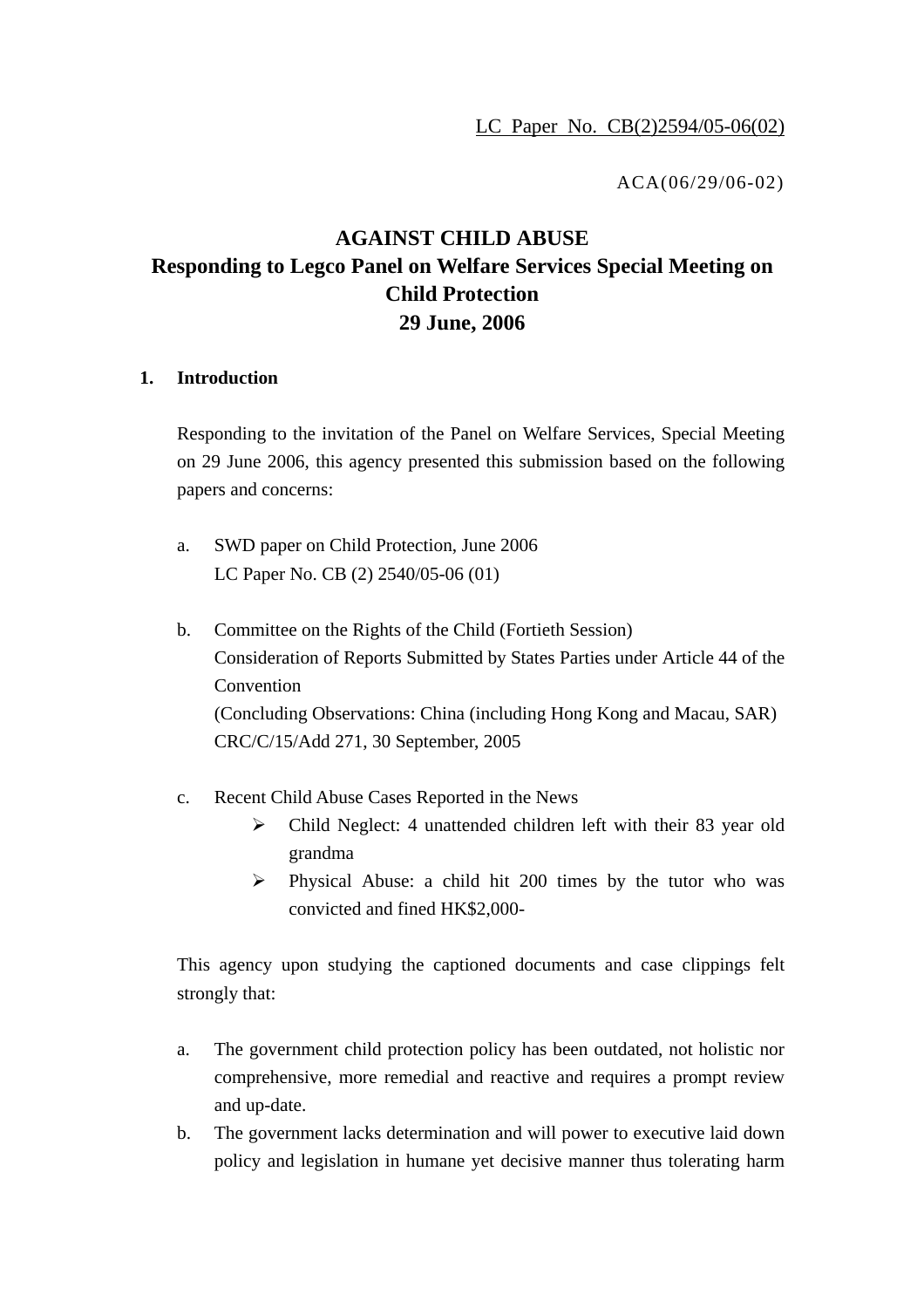to children neglected and abused.

- c. The government appeared more concern of the rights and welfare of the abusers and perpetrators than honoring the best interest of the child notion.
- d. The government has failed to ensure adequate protection for Neglected Children in the following ways:
	- $\triangleright$  To define Child Neglect as Child Abuse
	- $\triangleright$  To invoke the law if there is an offence
	- ¾ To enlarge sentencing options to include options such as mandatory treatment and rehabilitative programs for victims and abusers
	- ¾ To provide all necessary measures to support needy families to prevent child neglect and child abuse
	- $\triangleright$  To prevent child abuse and neglect by putting in place effective home visiting program for every family with new born

## **2. Child Protection Deserves A Review**

The discussion on Child protection is timely and essential for the following reasons:

- a. The complacent assumption that HK has done considerably in child protection and has already established a sound system is dangerous.
- b. In recent debates on domestic violence, child protection hasn't received action and resource support as it should have. No fundamental changes in the system, legislation and mind set has been observed.
- c. The serious deterioration of family cohesion and solidarity as consistently reflected in the Hong Kong Council of Social Service Social Development Index reflected risks and concerns for children and families.
- d. The huge projected gap between reported and unreported child abuse cases captured by the HKU Household Survey Report, 2004/05 caused grave concern, yet had not yet contributed to prompt changes in policy, law and system.
- e. Areas such as child neglect debated since the mid eighties, with media captured cases such as the Kwok Ah Nui case, contributed to some changes in the late eighties yet no review nor plan of further action put in place ever since.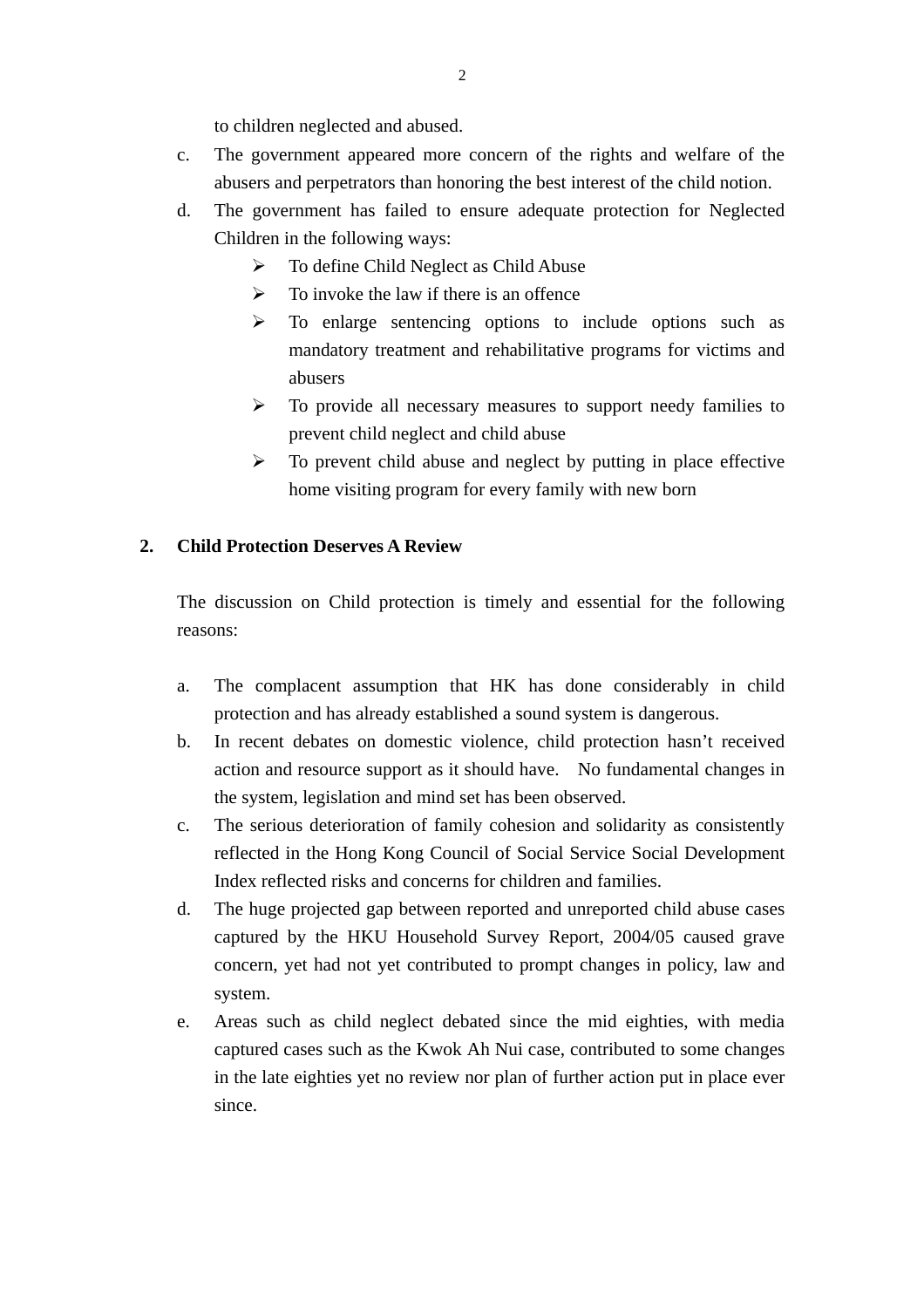#### **3. Reluctance to Define Child Abuse**

3.1 **We witnessed the reluctance to define harsh corporal punishment as physical abuse** in the eighties and professionals at that stage were looking for intent to harm and reluctant to tell abusers that their act though unintentional to harm were actually harming our little ones and should be called to a halt. We also witness the tolerance and condoning of corporal punishment towards children and the reluctance to legislative against corporal punishment in general.

Fifteen jurisdictions have gone one further mile and appeared more decisive than ours to prohibit corporal punishment and humiliating discipline of children. As the UNCRC Committee in the Concluding Observation recommends the abolition of corporal punishment; HK yet took no further step in this direction. The Case with a child hit by the tutor for 200 times or more was convicted since there exist legislation prohibiting hitting of children in schools/tutorial schools, was fined HK\$2,000- A sentencing considered very low.

#### **3.2 Child Neglect: a no man land**

Child Neglect also kills and could be very dangerous. Children unattended often have to bear serious and long lasting consequences, physically and emotionally. Child Neglect is prevalent as reflected in the General Household Survey, 1997 captioned 73,900 households with 110,000 children under the age of twelve left unattended on at least one occasion during the Week before the survey. The Child Protection Registry only received a small number of cases of neglect reported. The unreported and unaddressed situation including its contributing factors must be reviewed and immediate measures put in place to ensure neglected children receiving adequate care and attention.

#### **Children Neglected can be found more in the following areas:**

- a. Children in poverty and children receiving Comprehensive Social Security
- b. Children in Split Families
- c. Children in Broken Families
- d. Children in Families with Domestic Violence
- e. Children whose parents, without any monitoring, delegate parental responsibilities to Domestic Helpers
- f. Children exposed long hours and unsupervised to the Cyber World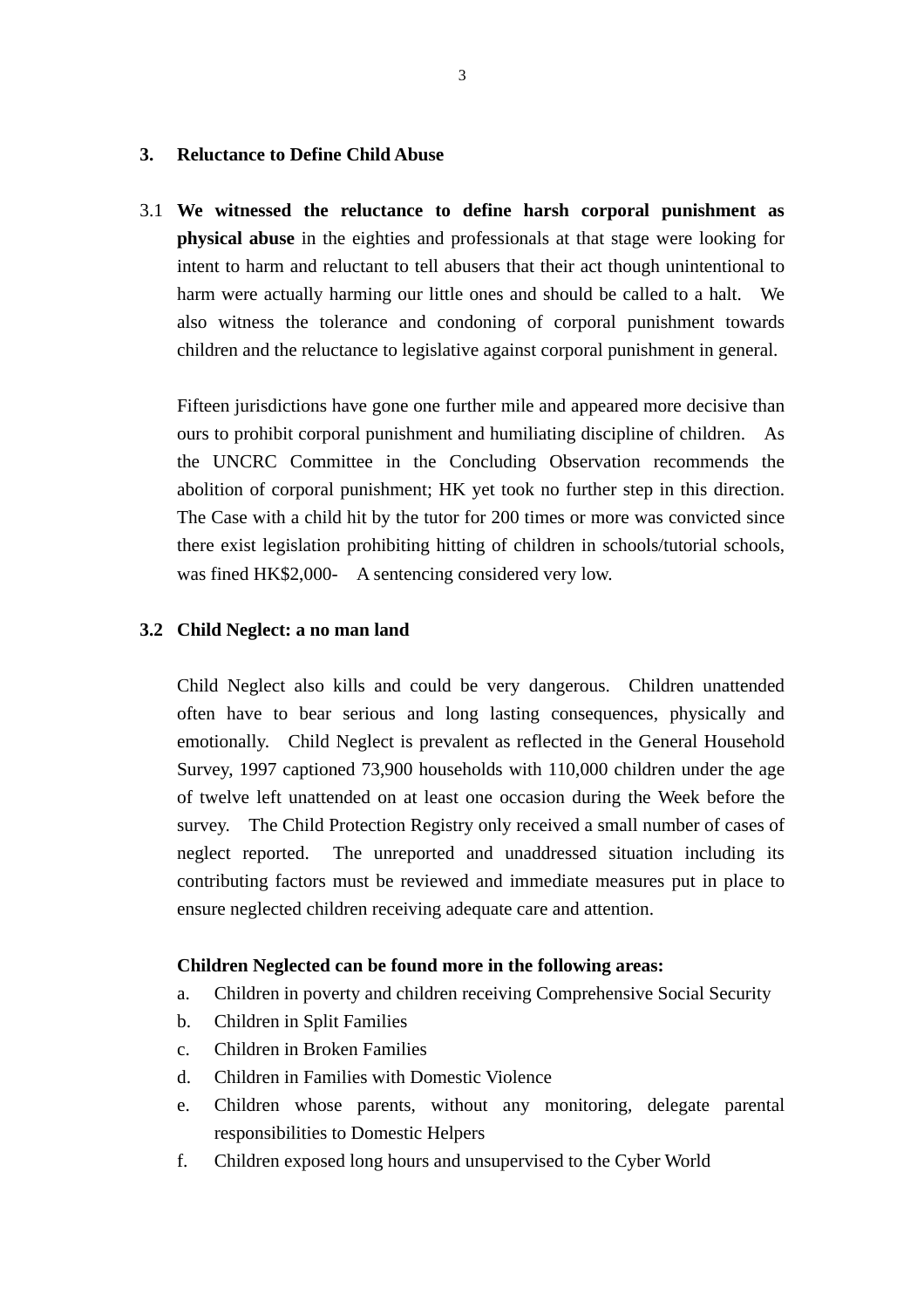## **4. Reluctance to invoke the Law to Prosecute and to Protect and no effective support provided**

As we join other parts of the world to take precaution against over incriminating child and family related matters, we tend to believe in adequate legal protection to set the baseline in the community as it is the basis for education and prevention.

However there is reluctance in Hong Kong among professionals and lay public to resort to legal protection as compared to other developed jurisdictions that would be more willing to do so even in the absence of serious injury and death. The logic for prosecution and sentencing in Hong Kong deserves a review to ensure the best interest of the child notion practiced.

The government will have to inform the community the number of prosecutions and convictions, if there is any, under the Offences Against the Persons Ordinance for neglect cases and the Number of Care Orders and Child Assessment Orders applied and where such children have been placed. One of the possible reasons for not invoking the law could be the limited sentencing options and the inclination to avoid criminalization and incarceration of parents and families. A way out is to widen the sentencing options to include non incarceration means such as community service orders, mandatory treatment and rehabilitative measures.

For the Child Neglect case in hand, we think the four children failed to be nurtured in a loving family with physical care, mutual support and emotional security available. However, the Government did not take decisive and consistent action when the case was first identified. The parents were not held responsible at all for their neglect and during the stage of investigation, the other three children were allowed to remain in the seemingly undesirable home environment. No immediate and effective support was provided to the family to ensure these very young children properly supervised and attended. No immediate resource and attention was provided to ensure the elderly supported either.

Furthermore to only remove the youngest child for residential service instead of foster care and allowing the other three, including the also very young sibling who was injured to remain at home reflected the indecisive handling of the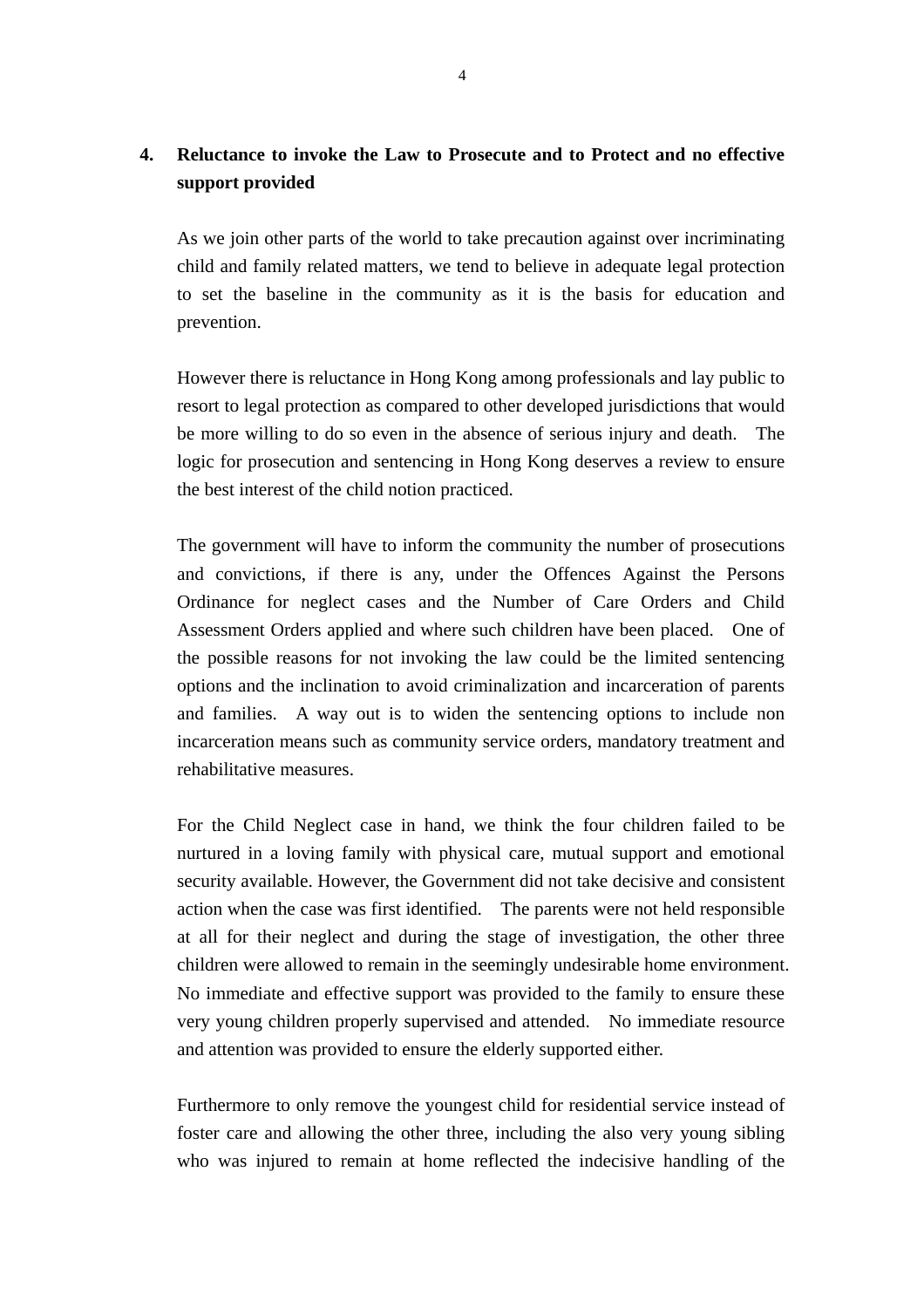Department. The reasons given by the relevant department has failed to be convincing. Such decision could be a result of the laid down policy only to remove a child when the life of a child is endangered. (refer to SWD paper, p.1, para 3.) The amendment of such policy to include a wider justification for removal would help to prevent pushing children unattended back to their though not yet life threatening but potentially at risk home environment.

### **5. Children's Best Interest Did not Receive Paramount Concern**

In the two cases in hand as in many others, the children's best interest did not receive paramount concern. Professionals involved appeared more concern with abusers' rights. This is particularly clear in the discussion of mandatory treatment for perpetrator and offenders. Government officials were concerned not to violate perpetrators' rights more than ensuring children's and the community's protection. This kind of reservation had not been founded in other developed and progressive jurisdictions, who would certainly be as concerned with offenders' rights as we do.

Prevention from head start is in the best interest of children. If head start home visiting program have existed in the past six years in Hong Kong, support would have be given to this family when each of the four children come into this world. Early identification of social needs of this family would have brought support and supervision in early and the four children may have been prevented from being neglected and the two year old scalded child may have been saved the trauma.

Hong Kong should honor in action her policy laid down in position paper and when she extend UNCRC into Hong Kong. The UN in the Concluding Observation has been very concerned about the limited information by the State Parties in all areas under its jurisdiction on how the principle of the best interest of the child is taken as a primary consideration in all actions concerning children.

We are concerned that the existing channels and procedures to implement and monitor the upholding of such notion had been ineffective. It is in such spirit that we continued to urge for a child commissioner and a child commission to be appointed to shoulder this important role. It is also in this spirit that we continued to urge for on going specialization of child protection and multidisciplinary training and collaboration. Efforts have been devoted to